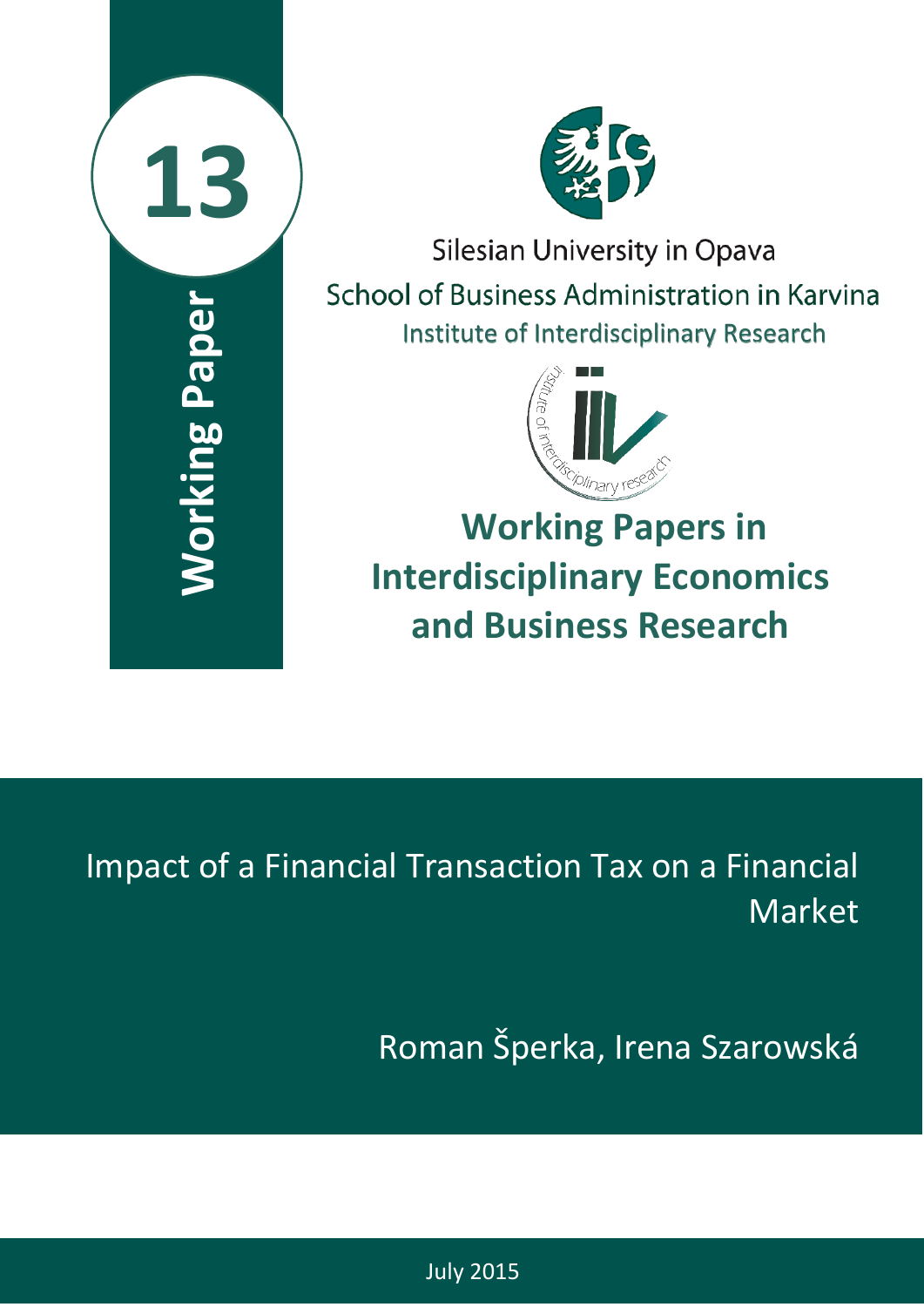## **Working Papers in Interdisciplinary Economics and Business Research**

Silesian University in Opava School of Business Administration in Karviná Institute of Interdisciplinary Research Univerzitní nám. 1934/3 733 40 Karviná Czech Republic http://www.iivopf.cz/ email: iiv@opf.slu.cz +420 596 398 237

### *Citation*

Šperka, R. and I. Szarowská, 2015. *Impact of a Financial Transaction Tax on a Financial Market.* Working Paper in Interdisciplinary Economics and Business Research No. 13. Silesian University in Opava, School of Business Administration in Karviná.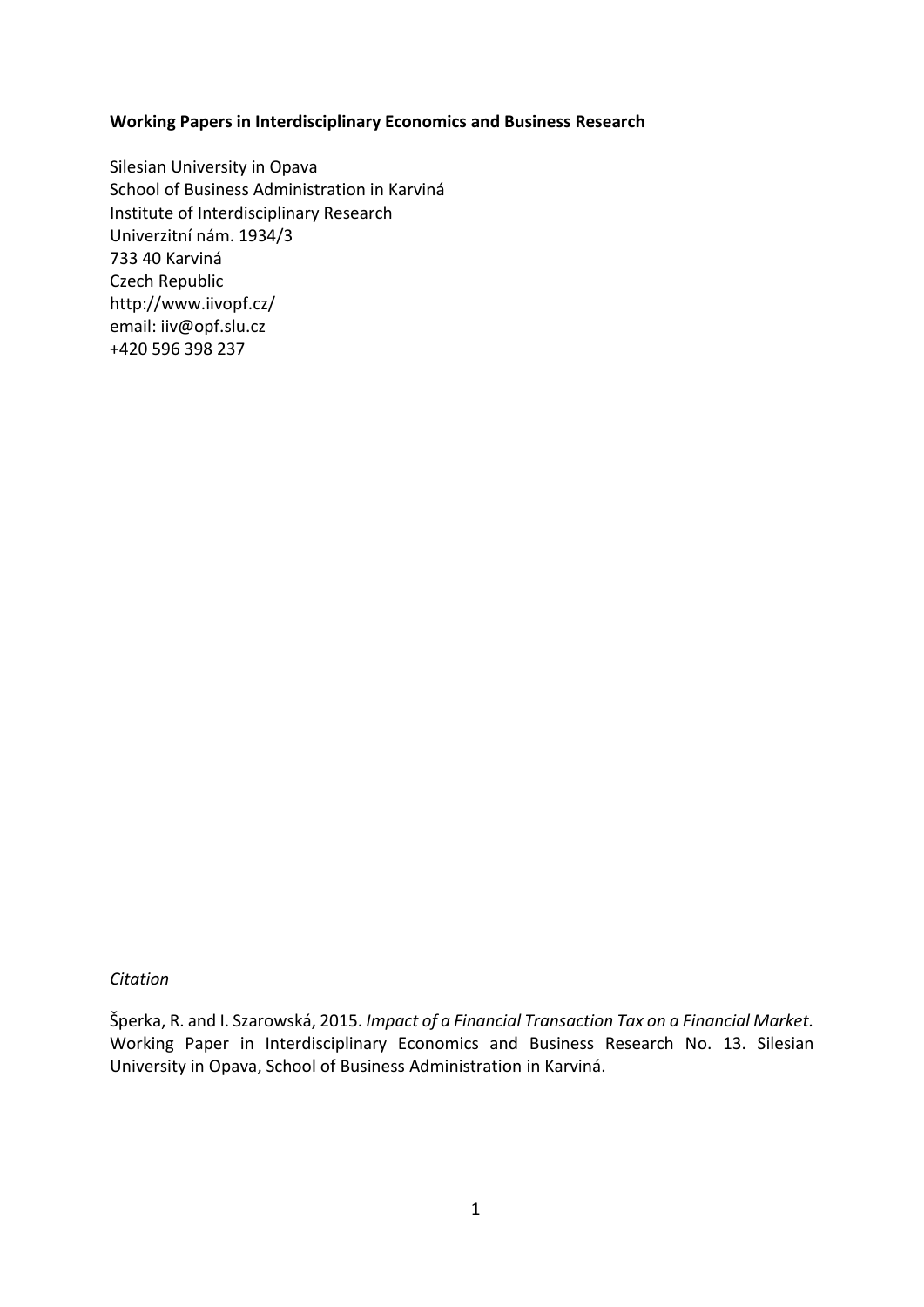## **Abstract**

Roman Šperka, Irena Szarowská: **Impact of a Financial Transaction Tax on a Financial Market**

*The aim of this paper is to investigate the impact of financial transaction tax (FTT) on the stability of financial market. The paper presents an agent-based financial market model and simulations, in which agents follow technical and fundamental trading rules to determine their speculative investment positions. The model developed by Westerhoff (2009) was chosen for the implementation and it was extended by FTT and arising transaction costs. As FTT may be defined variously, assets are understood as a tax object in this paper. The model includes direct interactions between speculators due to which they may decide to change their trading behaviour and deals with a technical and fundamental strategy of market participants. Results suggest that the modified model has a tendency to stabilize itself in a long-term if the fundamental trading rules overbear the technical trading method. This could be used, when the bubbles and the crashes occur in a financial market. Assets price would be stabilized, because its value targets near the fundamental value and the volatility would be also minimized. Substantial is setting the FTT at a low rate for market stabilization. If FTT and consequent transaction costs are too high, the financial system destabilizes and the price grows without limit.*

# *Key words*

financial transaction tax, agent-based model, financial market, technical and fundamental analysis, simulation

*JEL: G12, G14, G18, C63, C88*

## *Contacts*

**Roman Šperka**, Department of Informatics and Mathematics, School of Business Administration, Silesian University, Univerzitní nám. 1934/3, 733 40 Karviná, Czechia, e-mail: sperka@opf.slu.cz.

**Irena Szarowská**, Department of Finance and Accounting, School of Business Administration, Silesian University, Univerzitní nám. 1934/3, 733 40 Karviná, Czechia, e-mail: szarowska@opf.slu.cz.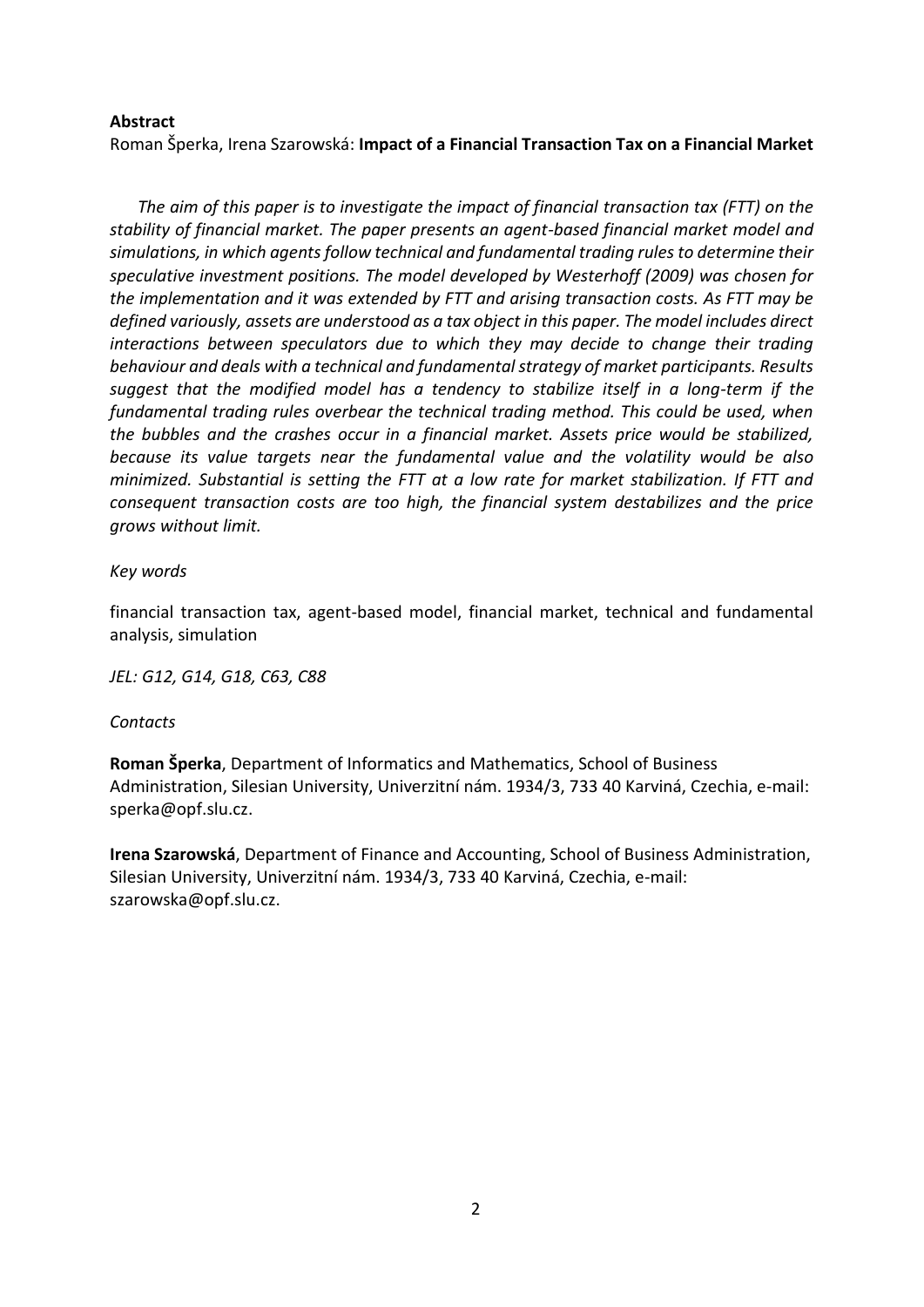### **Introduction**

The need for a financial transaction tax (FTT) has attracted rising attention by the financial crisis in 2008 although ideas about introducing a new tax on financial sector have been debated at various times over the last thirty years. Due to different impacts of the crisis on individual countries, consensus has not been achieved yet, albeit Keynes (1936) proposed FTT for the stock market and Tobin (1978 and 2001) recommended FTT for the foreign-exchange market. Schulmeister et al. (2008) describe a general FTT and Schulmeister (2014) points out reasons for introduction of FTT. First, the economic crisis was deepened by the instability of stock prices, exchange rates and commodity prices. This instability might be dampened by such a tax. Second, as a consequence of the crisis, the need for fiscal consolidation has tremendously increased. A FTT would provide governments with substantial revenues. Third, the dampening effects of a FTT on the real economy would be much smaller as compared to other tax measures like increasing the VAT. Szarowská (2014) notes that the main expectation is that a new FTT could dissuade harmful speculation by financial markets and its revenues would appear to be a fair way of recovering the costs of the crisis.

On the other hand, Rieger (2014) presents ideas of opponents like a high trading volume observable on financial markets does not cause price volatility and is in fact stabilizing. He argues that the introduction of a FTT would lower liquidity and therefore trades do have a larger impact on prices which in turn implies that the volatility increases. Thus, from the point of view of opponents, FTT could destabilize financial markets.

The aim of this paper is to investigate the impact of FTT on the stability of financial market. As FTT may be defined in different ways, assets are understood as a tax object in this paper. We follow the model developed by Westerhoff (2009) but we extended this model by FTT and consequential transaction costs influence. Agent-based model was implemented and managed as a simulation in netLogo development platform to provide the research basis for simulation experiments. There are virtual market participants trading with one type of asset involved in the model in the form of intelligent agents.

This paper is structured as follows. Section 1 briefly summarizes the main facts about FTT, its relationship with transaction costs and financial sector stability and introduces the agentbased methods for modelling and simulation. In Section 2 the original agent-based model and its extension is presented. Section 3 presents the simulation results.

#### **1. Theoretical Background**

This section introduces a short literature review and theoretical basis of concepts used in this paper.

### **1.1. Financial Transaction Taxation, Transaction Costs and Financial Sector Stability**

The transaction costs on the financial market are mainly the costs of the obtaining and the interpreting of the information, the time required for decision making, various types of fees, etc. Transaction costs according to Burian (2010) are often viewed as negative phenomena, but there are cases where the increase in the transaction costs can be viewed positively and can contribute to the stability of the market. The increase in the transaction costs may also occur in the form of non-market regulation such as the taxes. Tobin (1978) suggested that all short-term transactions at foreign-exchange market should be taxed at a low fixed rate (the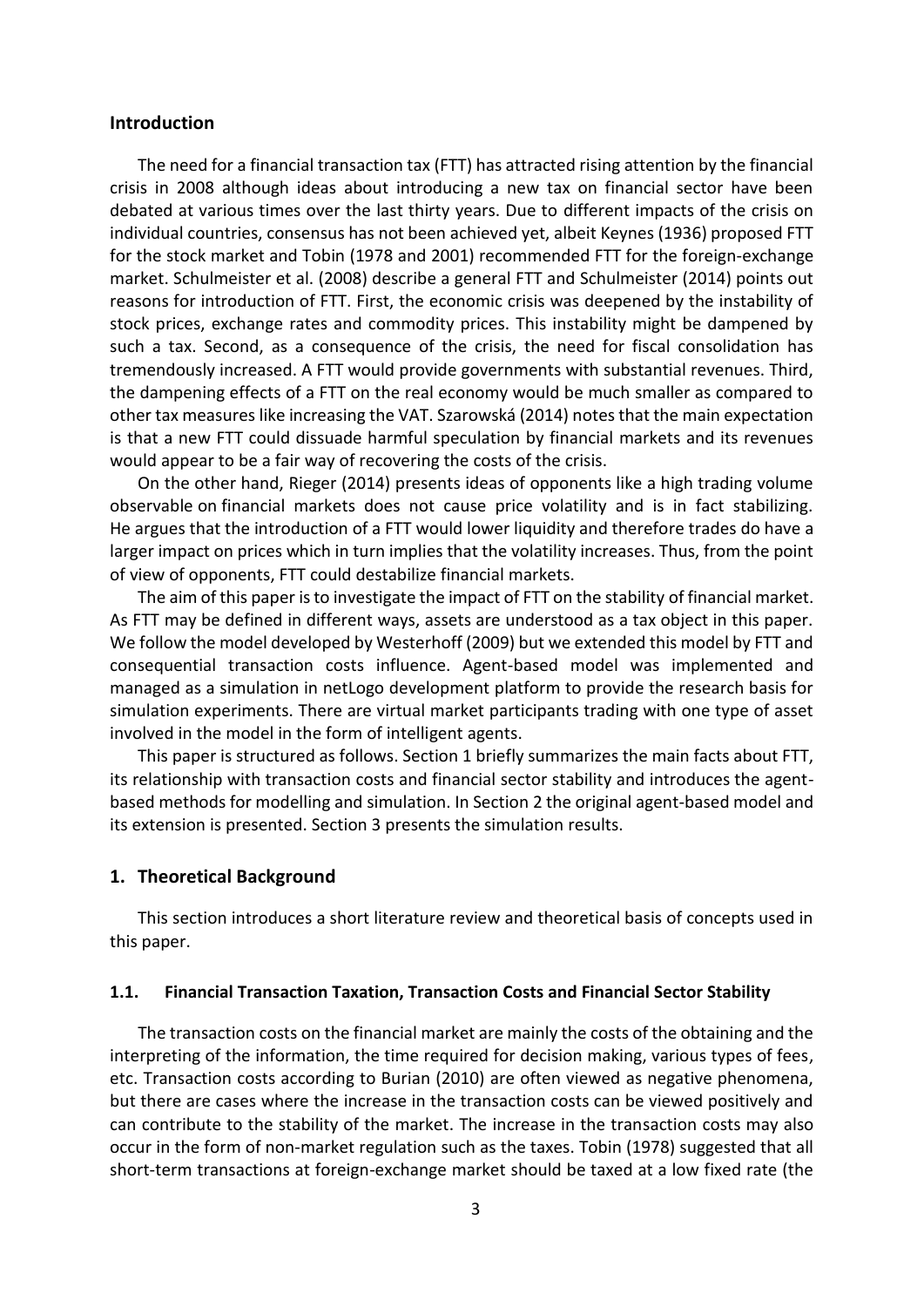proposal was later identified as the so-called Tobin tax) because currency speculation can lead to the sudden withdrawal of the currency from the circulation in order to artificially increase the price. The results according to Tobin would avoid short-term currency speculation and stabilize the market.

The question whether new taxes should be levied on the financial sector to complement regulation and bank levies has been a topic since the beginning of the economic crisis. Generally, the concept of FTT is based on application of a tax to all financial transactions in particular those carried out on organized markets such as the trade of equity, bonds, derivatives, currencies, etc. It would be levied at a relatively low statutory rate and would apply each time the underlying asset was traded. The tax collection or the legal tax incidence should be – as far as possible – via the trading system which executes the transfer.

Although the FTT is connected and understood as a Tobin tax in most cases, several different tax instruments are referred to generally as "financial transaction taxes." Matheson (2011) defines a securities transactions tax (STT) as a tax on trades in all or certain types of securities (equity, debt and their derivatives). A currency transaction tax (CTT) is a securities transactions tax imposed specifically on foreign exchange transactions and possibly also their derivatives: currency futures, options and swaps. It is often used as a pecuniary foreign exchange control in lieu of administrative and regulatory measures. A capital levy or registration tax is imposed on increases in business capital in the form of capital contributions, loans and/or issuance of stocks and bonds. It may encompass all forms of business capital or be limited to a particular type of capital (e.g., debt or equity) or form of business, such as corporations or partnerships. A registration tax may also be charged to individuals on bank loans and/or mortgages. A bank transaction tax (BTT) is a tax on deposits and/or withdrawals from bank accounts. Most commonly seen in Latin American and Asia, BTTs are usually imposed on an ad valorem basis as a percentage of the deposit or withdrawal. BTTs effectively tax purchases of goods and services, investment products and factor payments paid for with funds intermediated by banks. Shaviro (2012) summarizes a history of the FTT.

The motivation for the FTT is based on two claims about the tax. Firstly, it is seen to improve the functioning of financial markets through curbing harmful short-term speculation and reducing volatility by making it less profitable. Secondly, it is expected to raise significant amounts of revenue even if the tax rate is very low (for details look at Nerudová and Dvořáková, 2014).

As was already noted, there are several types of FTTs and each has its own purpose. Some FTT types have been implemented, while some are only proposals. Griffith-Jones and Persaud (2012) state that there were 40 countries that had FTT in operation, raising \$38 billion (€29bn) in 2011. Supporting arguments for its adoption include progressivity and ease of implementation. But as Matheson (2011) notes, revenue experience from securities transaction taxes over the past two decades has varied widely.

Currently, there is a growing number of empirical studies analysing the possibility of using FTT to regulate the financial market and to enhance a financial sector stability. In line with European Commission ´s expectation (2010), FTT should heighten the efficiency and stability of financial markets and reduce their volatility and the harmful effects of excessive risk-taking which can create negative externalities for the rest of the economy. Unfortunately, Habermeier and Kirilenko (2001) conclude that in most circumstances, transaction taxes or their equivalents like capital controls can have negative effects on price discovery, volatility, and liquidity and lead to a reduction in market efficiency.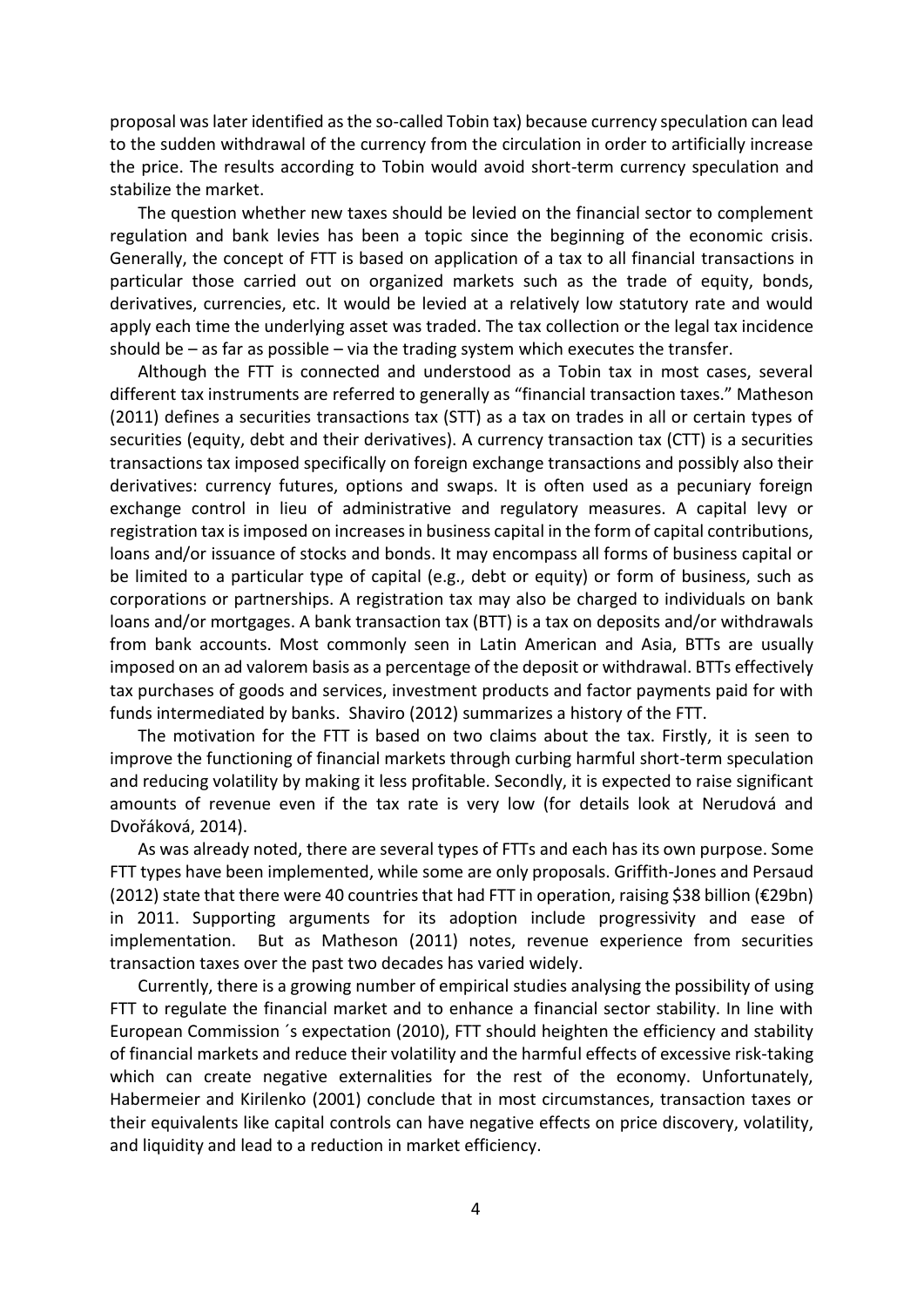Phylaktis and Aristidou (2007) examine the effects of security transaction tax on volatility. Table 1 shows results of earlier empirical studies based on different market samples and periods. Authors focus on whether the tax has a greater effect on highly traded stocks since it penalises entering and exiting the market, and on whether it depends on the state of the stock market. Their results highlight that effects are stronger for highly traded stocks and during bull periods but volatility increases instead of falling as intended by the proponents of transaction taxes.

| Author                                | Sample (Market)                 | Sign of effect |
|---------------------------------------|---------------------------------|----------------|
| Roll (1989)                           | 23 countries                    | Zero           |
| <b>Umlauf (1993)</b>                  | Sweden                          | Positive       |
| Jones and Seguin (1997)               | U.S.A.                          | Positive       |
| Saporta and Kan (1997)                | United Kingdom                  | Zero           |
| Hu (1998)                             | Hong Kong, Japan, Korea, Taiwan | Zero           |
| Green, Maggioni and Murinde<br>(2000) | United Kingdom                  | Positive       |
| Hau (2003)                            | France                          | Positive       |

**Tab. 1: Volatility effects of transaction taxes**

Source: Phylaktis and Aristidou (2007)

Schäfer (2012) argues that FTT complements financial market regulation. With FTT governments have an additional instrument to influence trading activity. FTT can reduce regulatory arbitrage, flash trading, overactive portfolio management, excessive leverage and speculative transactions of financial institutions. If contrary to expectations harmful transactions will not be curbed, FFT generates at least large tax revenues that can contribute to cover the costs of the financial crisis.

Rieger (2014) studies the impact of a financial transactions tax on the trading volume and asset price volatility in a model with heterogeneous beliefs. He studies a tax on bond and asset purchases. The simulated model shows that the introduction of a transaction tax results in a lower trading volume and therefore in less liquid financial markets because of the decreased liquidity the volatility of the stock market increases.

Schulmeister (2014 and 2015) summarises the main arguments in favour and against FTT and provides empirical evidence about the movements of the most important asset prices. It is shown that their long swings result from the accumulation of extremely short-term price runs over time. Therefore a (very) small FTT – between 0.1 and 0.01 percent – would mitigate price volatility not only over the short run but also over the long run. Next, he combines empirical results with the analysis of technical trading systems and formulates the hypothesis about trading behaviour and asset price dynamics ("Bull-Bear-Hypothesis"). On the one hand, asset trading has become progressively more short-term oriented ("faster"), on the other hand, also the phenomenon of long-term trends ("bulls" and "bears") has become more pronounced. This coincidence can be explained by the fact that long-term trends are the result of the accumulation of very short-term price runs which are exploited and strengthened by the use of ever "faster" trading systems. Based on the results of his research, the FTT should be levied on all transactions with any type of financial asset. The "faster" an asset is traded and the riskier it is, the more will the FTT increase transactions costs. At the same time, holding a financial asset will not be burdened by the FTT. Hence, FTT with a uniform rate will specifically dampen very short-term speculation in derivatives because the effective tax burden relative to the cash (margin) requirement rises with the leverage factor.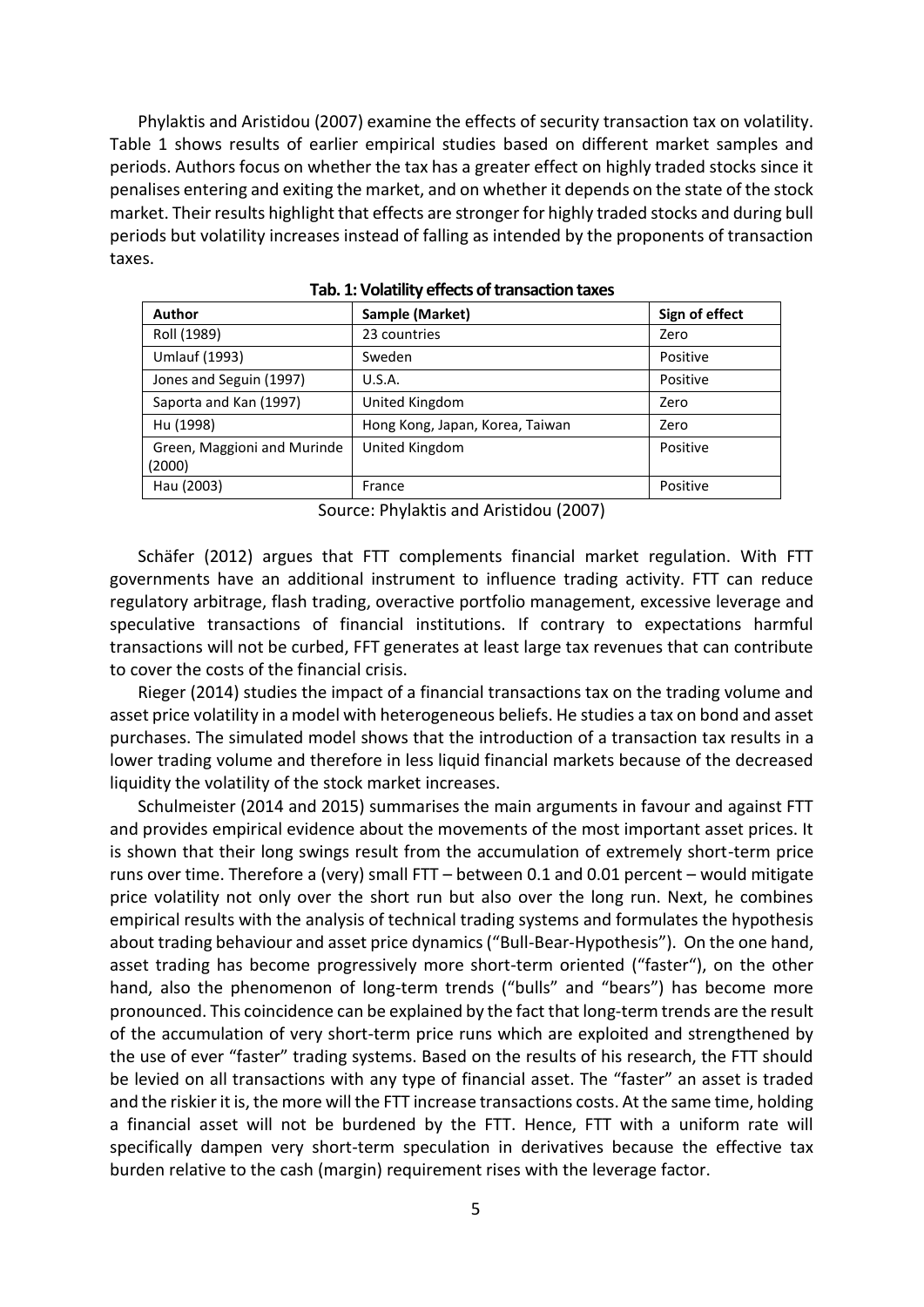Finally, Szołno-Koguc and Twarowska (2014) contest the hypothesis that FTT reduces the scale of market speculation as it is not confirmed by the results of empirical studies. To prove this hypothesis the proponents of this tax carry out simulation studies based on econometric models. Regardless of the test method, the analytical results are inconclusive. The doubts concern not only whether a FTT affects the scale of market speculation and price volatility of financial instruments, but also whether the impact is positive or negative.

#### **1.2. Agents and Agent-based Models**

The roots of presented research lay in the computational social science, which involves the use of agent-based modelling and simulation (ABMS) to study complex social systems (Kaegi, 2009; Epstein and Axtell, 1996). ABMS is a core technique used to study financial system in this paper. ABMS consists of a set of agents and a framework for simulating their decisions and interactions. Although many traits are shared, ABMS is differentiated by its focus on finding the set of basic decision rules and behavioural interactions that can produce the complex results experienced in the real world (Sallach and Macal, 2001). ABMS tools are designed to simulate the interactions of large numbers of individuals so as to study the macroscale consequences of these interactions (Tesfatsion, 2001).

Intelligent agent technology used in this paper has deeper history in economic theory, mainly in the ideas of Hayek (1949) and Simon (1955). Hayek (1949) claims that the economic system should be studied from bottom. He stresses the need to look at the market economy as to a decentralized system consisting of mutually influencing individuals (the same goes for financial markets). This approach builds a contrast with the assumption of perfect information, which is used in traditional equilibrium analysis. In the theory of complex systems, where ABMS belongs, is this idea the primary principle (Macal and North, 2006). Agents, unlike classical equilibrium approach have not perfect information about all processes in the system.

The market participants in multi-agent model use technical and fundamental analysis to assess financial markets. Multi-agent financial market models have a strong empirical foundation. This paper uses and extends the original model developed by Westerhoff (2009). This model recombines the basics from three known agent-based financial market models.

In the first model, Brock (1997 and 1998) chooses a continuum of financial market participants endogenously between different trading rules. The agents are rational in the sense that they tend to pick trading rules which have performed well in the recent past, thereby displaying some kind of learning behaviour. The performance of the trading rules may be measured as a weighted average of past realized profits, and the relative importance of the trading rules is derived via a discrete choice model. Contributions developed in this manner are often analytically tractable. Moreover, numerical investigations reveal that complex endogenous dynamics may emerge due to an ongoing evolutionary competition between trading rules. In such a setting, agents interact only indirectly with each other: their orders have an impact on the price formation which, in turn, affects the performance of the trading rules and thus the agents' selection of rules. Put differently, an agent is not directly affected by the actions of others.

Kirman (1991 and 1993) introduces an influential opinion formation model with interactions between a fixed numbers of agents. Agents may hold one of two views. In each time step, two agents may meet at random, and there is a fixed probability that one agent may convince the other agent to follow his opinion. In addition, there is also a small probability that an agent changes his opinion independently. A key finding of this model is that direct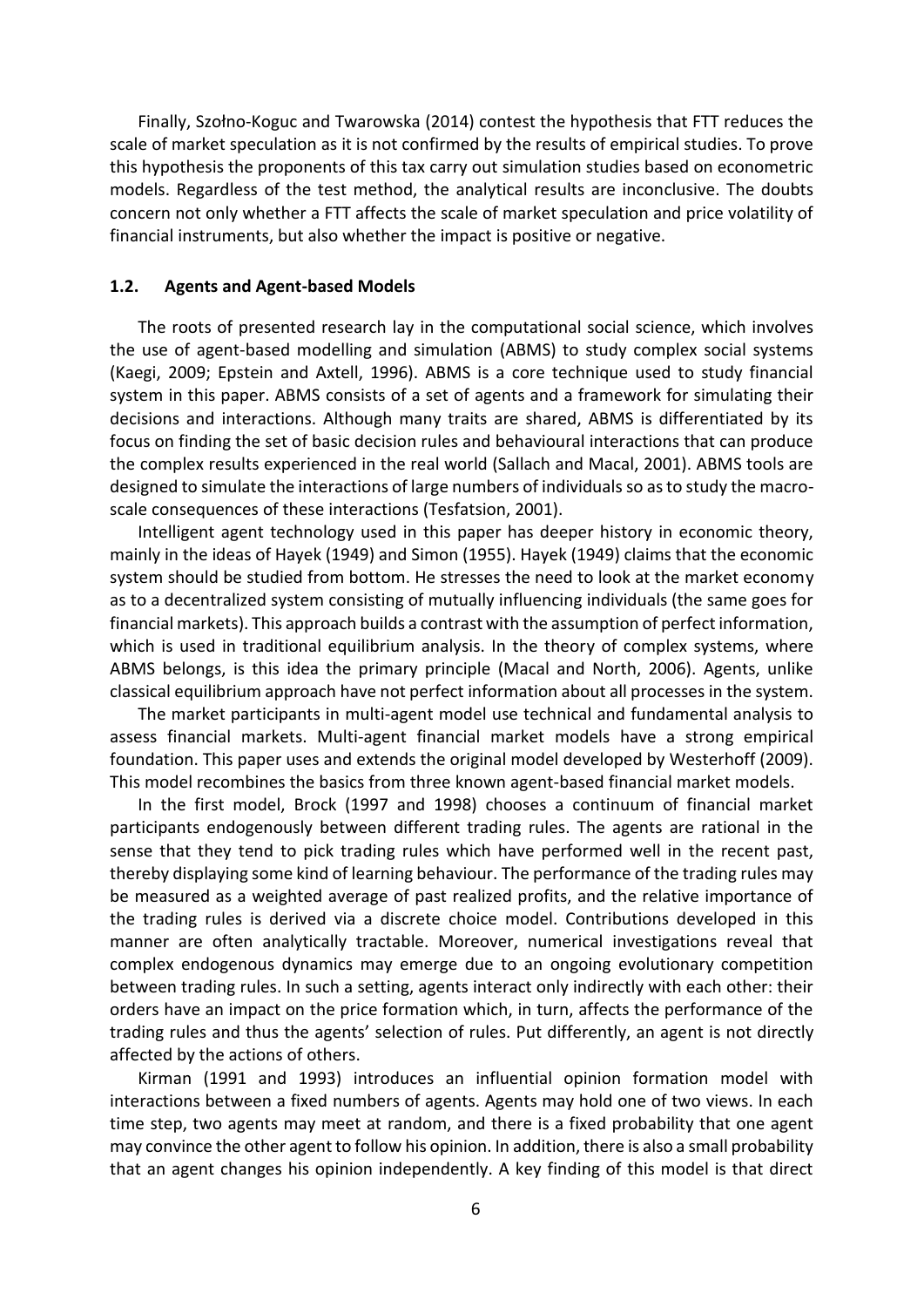interactions between heterogeneous agents may lead to substantial opinion swings. Applied to a financial market setting, one may therefore observe periods where either destabilizing technical traders or stabilizing fundamental traders drive the market dynamics. Agents may change rules due to direct interactions with other agents but the switching probabilities are independent of the performance of the rules.

The models of Lux (1998) and Lux and Marchesi (1999) also focus on the case of a limited number of agents. Within this approach, an agent may either be an optimistic or a pessimistic technical trader or a fundamental trader. The probability that agents switch from having an optimistic technical attitude to a pessimistic one (and vice versa) depends on the majority opinion among the technical traders and the current price trend. For instance, if the majority of technical traders are optimistic and if prices are going up, the probability that pessimistic technical traders turn into optimistic technical traders is relatively high. The probability that technical traders (either being optimistic or pessimistic) switch to fundamental trading (and vice versa) depends on the relative profitability of the rules. However, a comparison of the performance of the trading rules is modelled in an asymmetric manner. While the attractiveness of technical analysis depends on realized profits, the popularity of fundamental analysis is given by expected future profit opportunities. This class of models is quite good at replicating several universal features of asset price dynamics.

The Westerhoff´s model (2009) recombines key ingredients of the three aforementioned approaches to come with a simple model that is able to match the stylized facts of financial markets. Direct interactions between a numbers of agents is considered. To avoid asymmetric profit measures a fitness function is defined. The attractiveness of a rule is approximated by a weighted average of current and past myopic profits.

#### **2. Methodology**

Simulation of financial markets is a new fast growing research area with two primary motivations. Firstly, the need to provide a development platform for the ever increasing automation of financial markets. Secondly, the inability of traditional computational mathematics to predict market patterns that result from the choices made by interacting investors in a market.

The agent-based model simulating the financial market developed by Westerhoff (2009) was chosen for the implementation. Two base types of traders are represented by agents:

- **Fundamental traders**, whose reactions are based on the fundamental analysis. They believe that asset prices in long term approximate their fundamental price. They buy assets when the price is under the fundamental value.
- **Technical traders**, who decide using technical analysis. They believe that prices tend to move in trends and by their extrapolating there comes the positive feedback, which can cause the instability.

Price changes reflect current demand excess. This excess expresses the amount of orders submitted by technical and fundamental traders each turn and the rate between their orders evolves in a time. Agents regularly meet and discuss their trading performance. One agent can be persuaded by the other one to change its trading method. If its rules relative success is less than the others one. Communication is a direct talk between an agent and others. The agents meet randomly and there is no special relationship between them. The success of rules is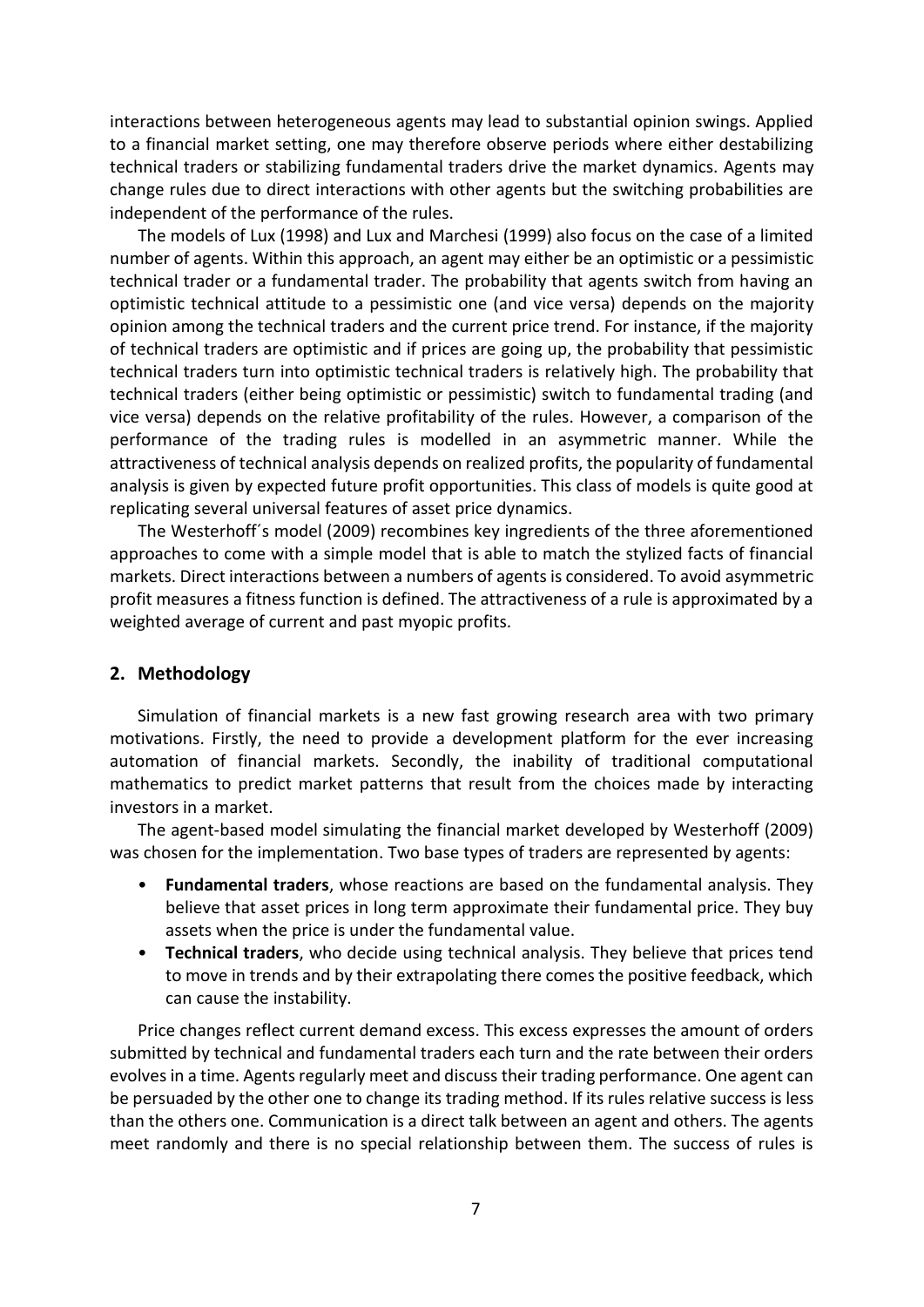represented by a current and past profitability. To emphasize, the model assumes the ability of traders to define the fundamental value of assets and their rational behaviour.

The price reflects the relation between assets that have been bought and sold in a turn (trading period), and the price change caused by these orders. This can be formalized as a simple log-linear price impact function:

$$
P_{t+1} = P_t + a \Big( W_t^C D_t^C + W_t^F D_t^F \Big) + \alpha_t \tag{1}
$$

Where *a* is a coefficient of a positive price change, D<sup>c</sup> are the orders generated by technical agents, while *D <sup>F</sup>* are the orders of fundamental traders. *W<sup>C</sup>* and *W<sup>F</sup>* are weights of agents using the technical, respectively the fundamental rules. The weights reflect the current ratio between the technical and fundamental agents. The *α* coefficient brings the randomness to Equation 1, since this model is a single representation of a real financial market. It is an independently distributed random variable with zero average and a constant standard deviation *σ α* .

As mentioned earlier, the technical analysis extrapolates the price trends, which means when the prices grow, trading agents buy the assets. So, the formalization for technical order rules can be like this:

$$
D_t^C = b(P_t - P_{t-1}) + \beta_t
$$
 (2)

The reaction parameter *b* has a positive influence and represents the agent's sensitivity to price changes. The difference in brackets reflects the trend and *β* is a parameter from the normal distribution with a zero average and a constant standard deviation  $σ<sup>β</sup>$ .

The theory of fundamental analysis argues that the asset prices can differ from the fundamental price in a short term. However, the theory assumes that the asset prices converge to the fundamental value in a long run. Because the fundamental analysis suggests to buy (or to sell) the assets when the actual prices is under (or above) the fundamental value, the fundamental business rules can be formalized as follows:

$$
D_t^F = c(F_t - P_t) + \gamma_t \tag{3}
$$

Where *c* is the parameter of a positive reaction, and the parameter *F* is a fundamental value. In our case, we keep this value constant to simplify the implementation as much as possible (in our implementation *F=0*). Parameter *γ* is a random variable with a normal distribution, zero average and a constant standard deviation *σ γ* .

If we say that *N* is a total number of agents and *K* is a number of technical traders, then we define the weight of technical traders as follows:

$$
W_t^C = K_t / N \tag{4}
$$

And the weight of fundamental traders:

$$
W_t^F = (N - K_t) / N \tag{5}
$$

The number of technical and fundamental traders is set out as follows. Analogically to Kirman (1991 and 1993), we consider that two traders randomly meet at each time step. The probability that the first trader adopts the view of the second trader is (*1-δ*). In addition, there is a small probability *ε* that the trader changes his mind independently of the others. Contrary to Kirman (1991 and 1993), we say that the probability of changing the view of the trader is asymmetric and depends on the current and past profitability of the rules. This is indicated by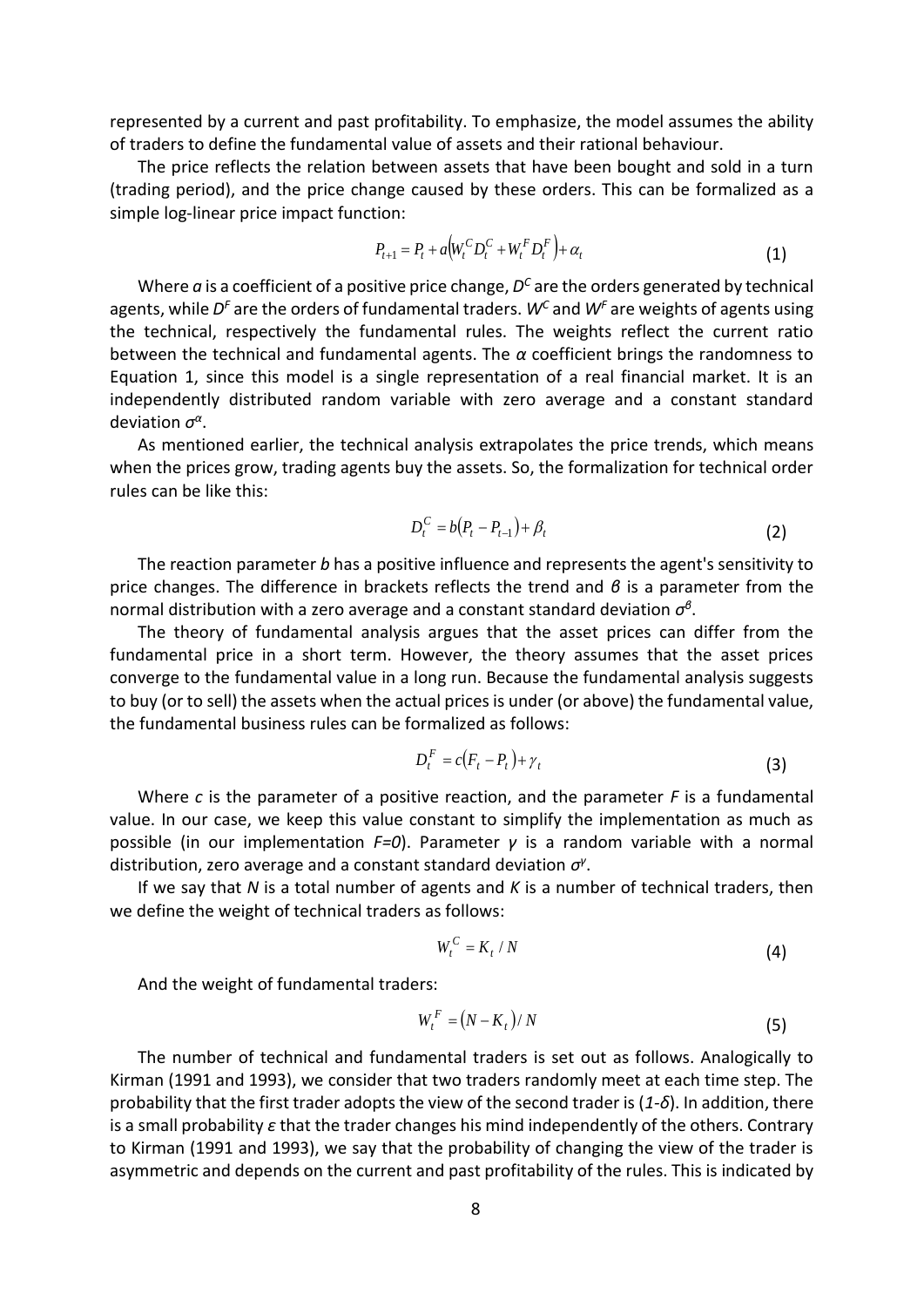the attractiveness variables  $A^C$  and  $A^F$  defined after. The assumption is that the technical trading rules generated higher profits previously than the rules used by the fundamental traders. Then it is likely that a technical trader persuades the fundamental trader, than viceversa. Analogously, when the fundamental rules are evaluated as more profitable than the technical rules, the chance of a successful meeting of a fundamental trader with a technical trader is higher. Therefore, we define the probability *K* as follows:

$$
K_{t} = (K_{t-1} + 1) \text{ with probability } p_{t-1}^{+} = \frac{N - K_{t-1}}{N} \left( \varepsilon + (1 - \sigma)_{t-1}^{F \to C} \frac{K_{t-1}}{N - 1} \right),
$$
  
\n
$$
K_{t} = (K_{t-1} - 1) \text{ with probability } p_{t-1}^{-} = \frac{K_{t-1}}{N} \left( \varepsilon + (1 - \sigma)_{t-1}^{C \to F} \frac{N - K_{t-1}}{N - 1} \right),
$$
  
\n
$$
K_{t} = K_{t-1} \text{ with probability } 1 - p_{t-1}^{+} - p_{t-1}^{-}.
$$
 (6)

Where the probability that fundamental agent becomes technical one is:

$$
\left(1 - \delta_{t-1}^{F \to C}\right) = 0.5 + \lambda \text{ for } A_t^C \rangle A_t^F,
$$
  
\n
$$
\left(1 - \delta_{t-1}^{F \to C}\right) = 0.5 - \lambda \text{ otherwise.}
$$
\n(7)

Respectively, that technical agent becomes fundamental one is:

$$
\left(1 - \delta_{t-1}^{C \to F}\right) = 0,5 - \lambda \text{ for } A_t^C \setminus A_t^F,
$$
  
\n
$$
\left(1 - \delta_{t-1}^{C \to F}\right) = 0,5 + \lambda \text{ otherwise.}
$$
\n(8)

A success (fitness of the rule) is represented by past profitability of rules, which are formalized as:

$$
A_t^C = (\exp[P_t] - \exp[P_{t-1}])D_{t-2}^C + dA_{t-1}^C
$$
\n(9)

for the technical rules, and:

$$
A_t^F = (\exp[P_t] - \exp[P_{t-1}])D_{t-2}^F + dA_{t-1}^F
$$
\n(10)

for the fundamental rules. Agents use the most recent performance (at the end of  $A^C$ formula resp. A<sup>F</sup>). And the orders submitted in a t-2 period are executed at prices started in t-*1* period. The profits are calculated accordingly. Agents have memory, which is represented by the *d* parameter (*0 ≤ d ≤ 1*). If *d = 0* then the agent has no memory. With higher value of *d* parameter the influence of profits on the rule fitness rises.

The stability of financial market is measured by price volatility (more stable the market is, much less are price differences in a time). The entrance of transaction costs in the form of FTT will have direct impact on the asset price. The original model was changed to adopt this aspect into the calculated price.

$$
P_{t+1} = P_t + a \big( W_t^C D_t^C + W_t^F D_t^F \big) + FTT + \alpha_t
$$
\n(11)

Where *FTT* is a value of the transaction costs, which is constant during the simulation experiments. Because the tax is out-of-trade factor, all agents will be affected in the same way. Generally, there can be different transaction costs than taxes, e.g., the costs of obtaining the information. We expect that the FTT increase should have the following results:

• The price increase will stimulate the technical rules usage. Its influence on the expected future profit opportunities (as the fundamental value of the asset) is irrelevant. They depend on the company state, rather than on transaction costs.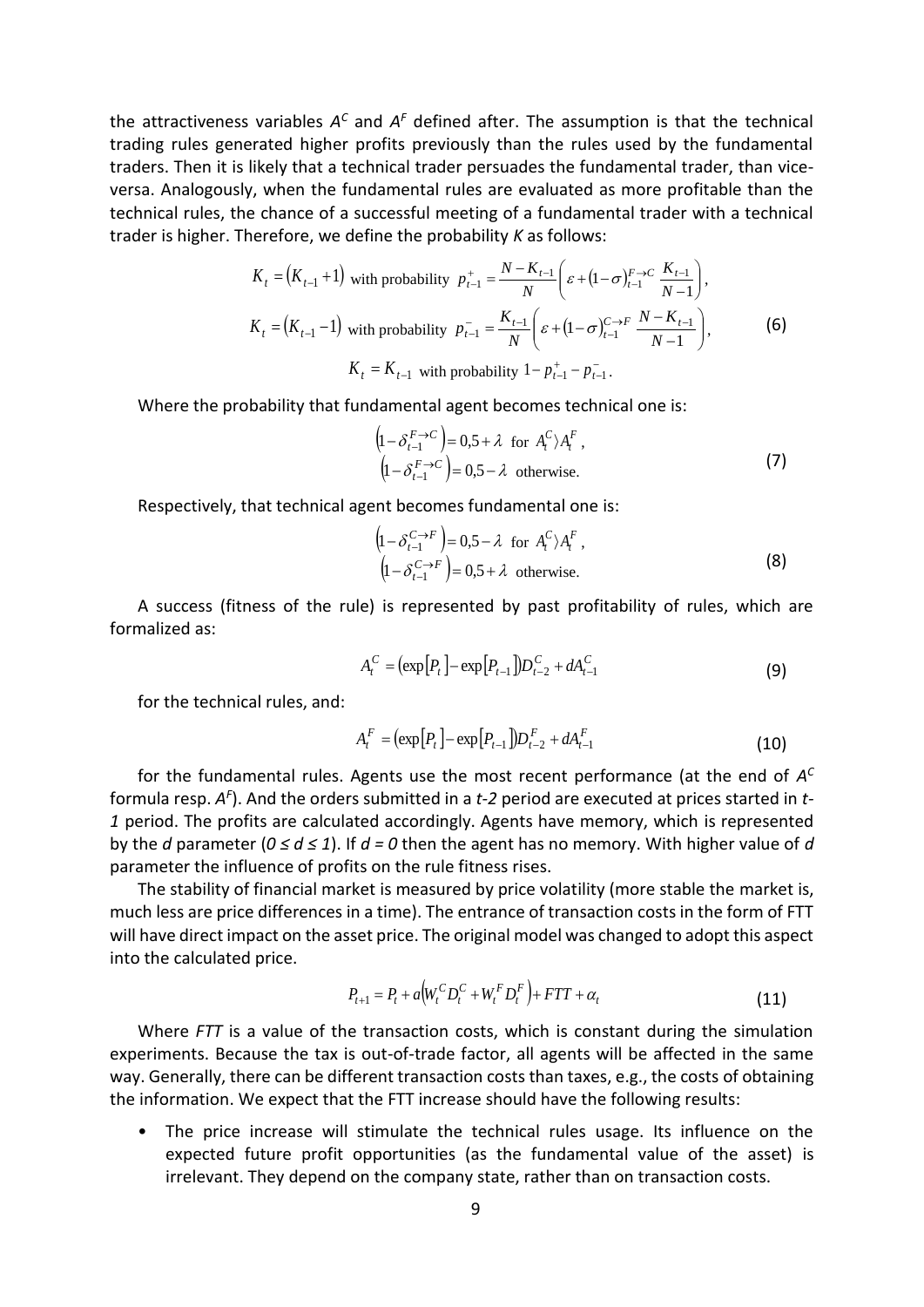• In a short time, the price growth will attract technical traders. But after realizing of profits, the price will fall down and the fundamental traders will start to dominate. This will lead to the market stabilization (the volatility of price is lower).

## **3. Results and Discussion**

On the basis of Westerhoff ´s model (2009) an agent-based model was implemented and managed as a simulation in netLogo development platform to provide the research basis for simulation experiments. There are virtual market participants trading with one type of asset involved in the model in the form of intelligent agents. Agents follow technical and fundamental trading rules to determine their speculative investment positions. We consider direct interactions between speculators due to which they may decide to change their trading behavior (Šperka and Spišák, 2012; Šperka and Spišák, 2013). To be more accurate, 20 simulations were processed. The averaged values are plotted in the result graphs.

#### **3.1. Original Model Results**

Parameterization of the model was used from original parameterization made by Westerhoff (2009). Nevertheless, the number of agents (*N*) was set to 10.000 to obtain more relevant results.



## **Fig. 1: Simulation results – original model** (Source: Own)

The parameters are:

$$
a = 1, b = 0.05, c = 0.02, d = 0.95, \lambda = 0.45, \varepsilon = 0.1, \sigma^{\alpha} = 0.0025, \sigma^{\beta} = 0.025, \text{ and } \sigma^{\gamma} = 0.0025 \tag{12}
$$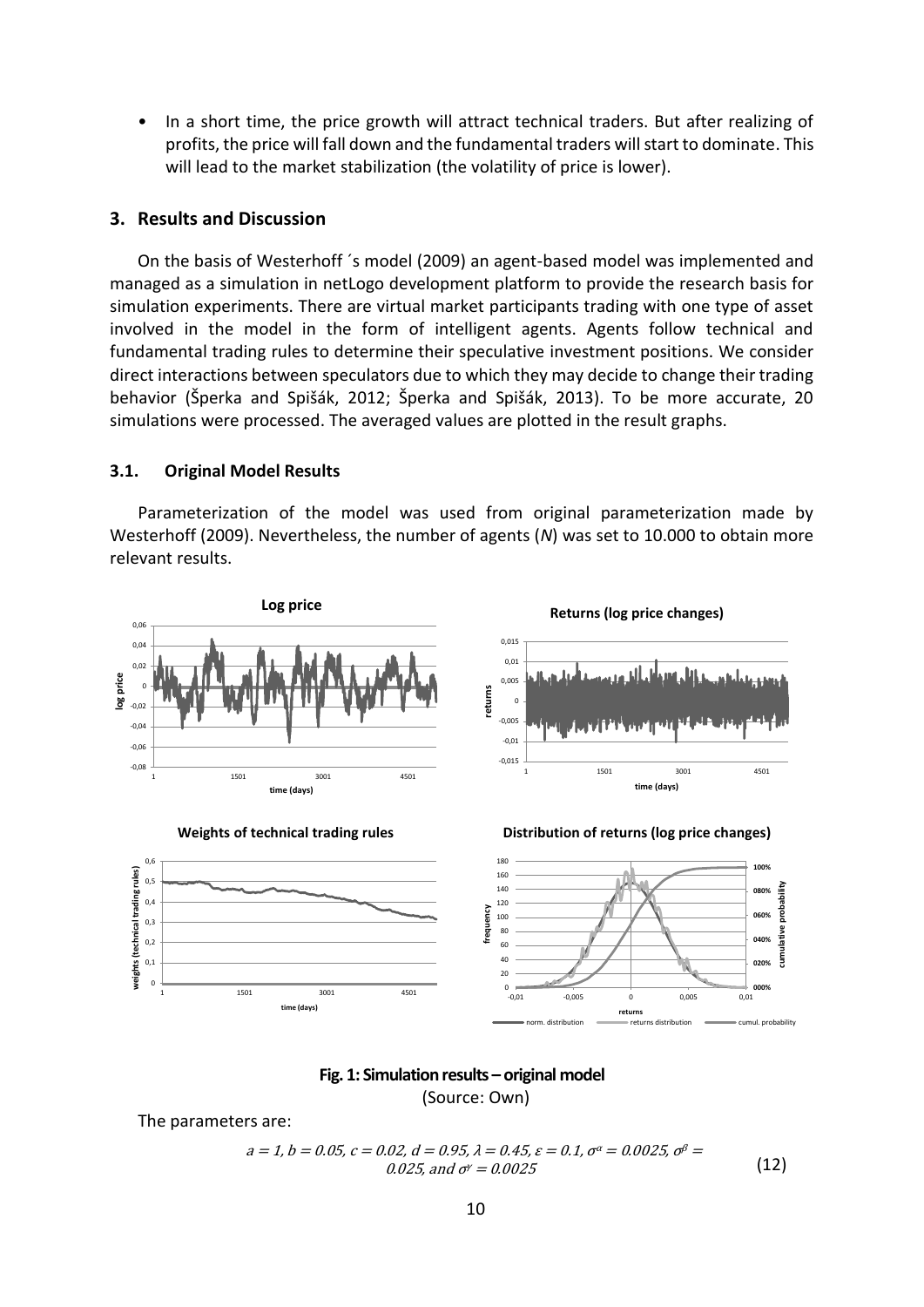With these parameters the model is calibrated to the daily data. Number of turns, resp. time steps is 5.000 days, which presents more than 13 and a half of year. Westerhoff (2009) found that growing number of agents reduces the model dynamicity and the volatility of price, while agents behaviour is tending to be fundamental. This can be reduced by adding more communication turns. We have decided to give opportunity to talk to 1% of agents, which has positive influence on the model dynamicity.

The price values can be seen in Figure 1, 2 and 3 on the top left position. Top right graph represents changes of the asset price in a time. The bottom left graph shows the weights of technical trading rules (in a long time there is a tendency to prefer fundamental rather than technical trading rules in Figure 1). Bottom right graph includes the distribution of returns (which are log price changes) compared with the normal distribution. In Figure 1 the asset prices oscillate in narrow interval. The same goes to the volatility. The distribution of returns follows almost ideally the normal distribution curve. This situation is similar to the real financial market as it appears to the current world.

#### **3.2. Extended Model Results**

In a new set of simulation experiments all parameters remained the same, except from newly added FTT costs. The *FTT* parameter is a constant value equal to *0.015*. From the following graphs in Figure 2 is possible to explore that the FTT costs have a significant influence on the model.





The price grows in a short time, but in a longer term the price falls down. The technical weights evolution is similar. In a short time the price grows, but after some time it starts to decline. The reason for this reaction is that the agents prefer the fundamental strategy at this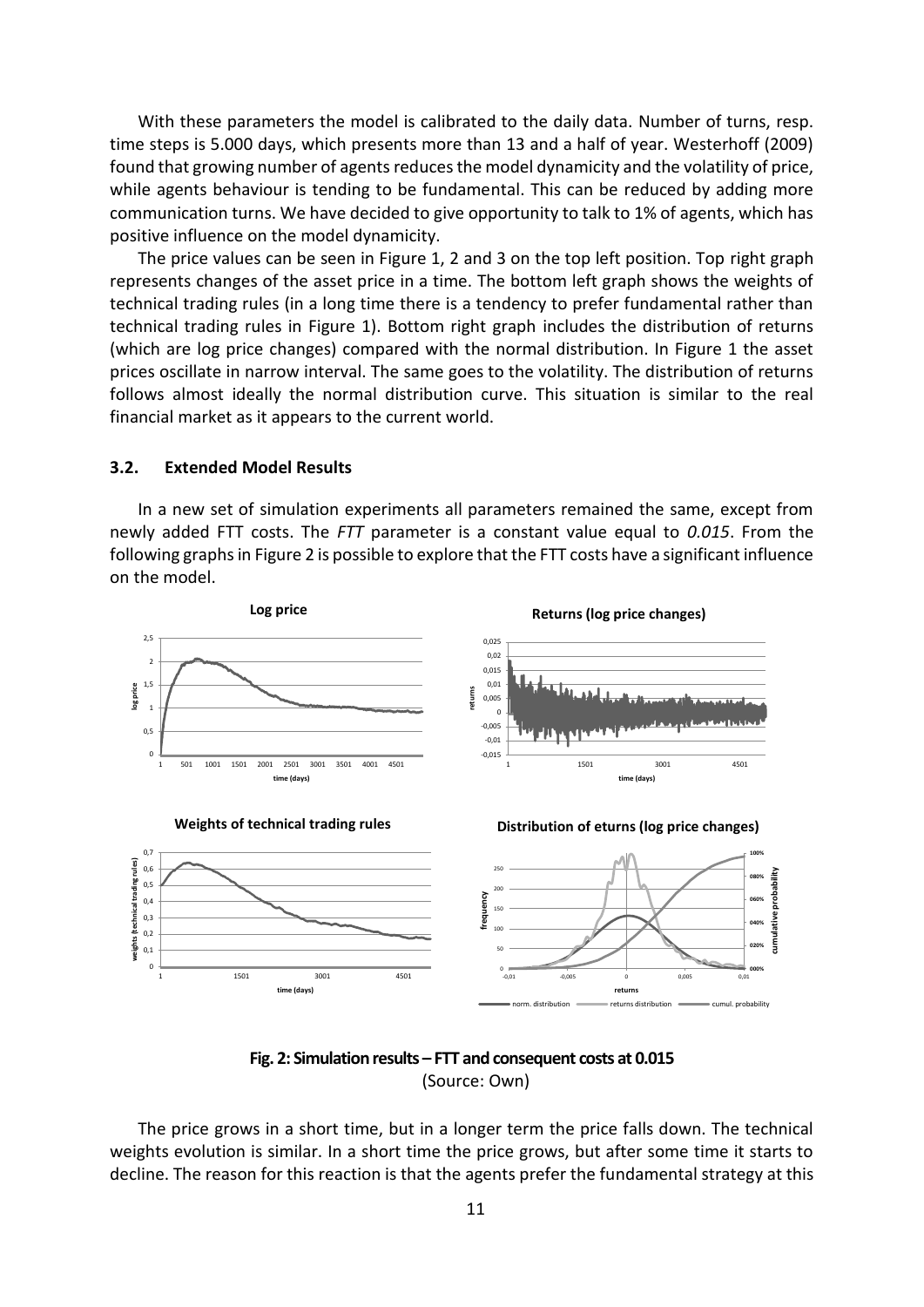point. The market stabilizes with more fundamental traders. This knowledge is readable from the returns (volatility of price changes falls).

We achieved different results with the last set of simulations. All the parameters remained the same; only the *FTT* was doubled and became the constant value equal to *0.03*. The higher value of FTT caused the model destabilization. Technical traders rules won in this case (*weight = 1*) and the price grows without limit. Figure 3 demonstrates the contradictory effect on the market – instead of the stabilization, the market started to be unstable.





These results differ from conclusions of earlier studies but the variety is generated due to differences used in econometric models, country samples, observation periods and considered variables. Most of researchers have used ex-post data (Phylaktis and Aristidou, 2007; Schulmeister, 2014 and 2015; Rieger, 2014), but this research used a general agentbased approach.

#### **Conclusion**

The aim of this paper was to investigate the impact of a FTT on the stability of financial market. As FTT may be defined variously, assets are understood as a tax object in this paper. The agent-based financial model designed by Westerhoff (2009) was implemented and extended by a FTT and arising transaction costs. The model includes direct interactions between speculators due to which they may decide to change their trading behaviour and deals with a technical and fundamental strategy of market participants.

Our extended model has a tendency to stabilize itself in a long term if the fundamental trading rules overbear the technical trading method thanks to the FTT introduction. This could be used, when the bubbles and the crashes occur in a financial market. Asset price would be stabilized, because its value targets near the fundamental value. The volatility would be also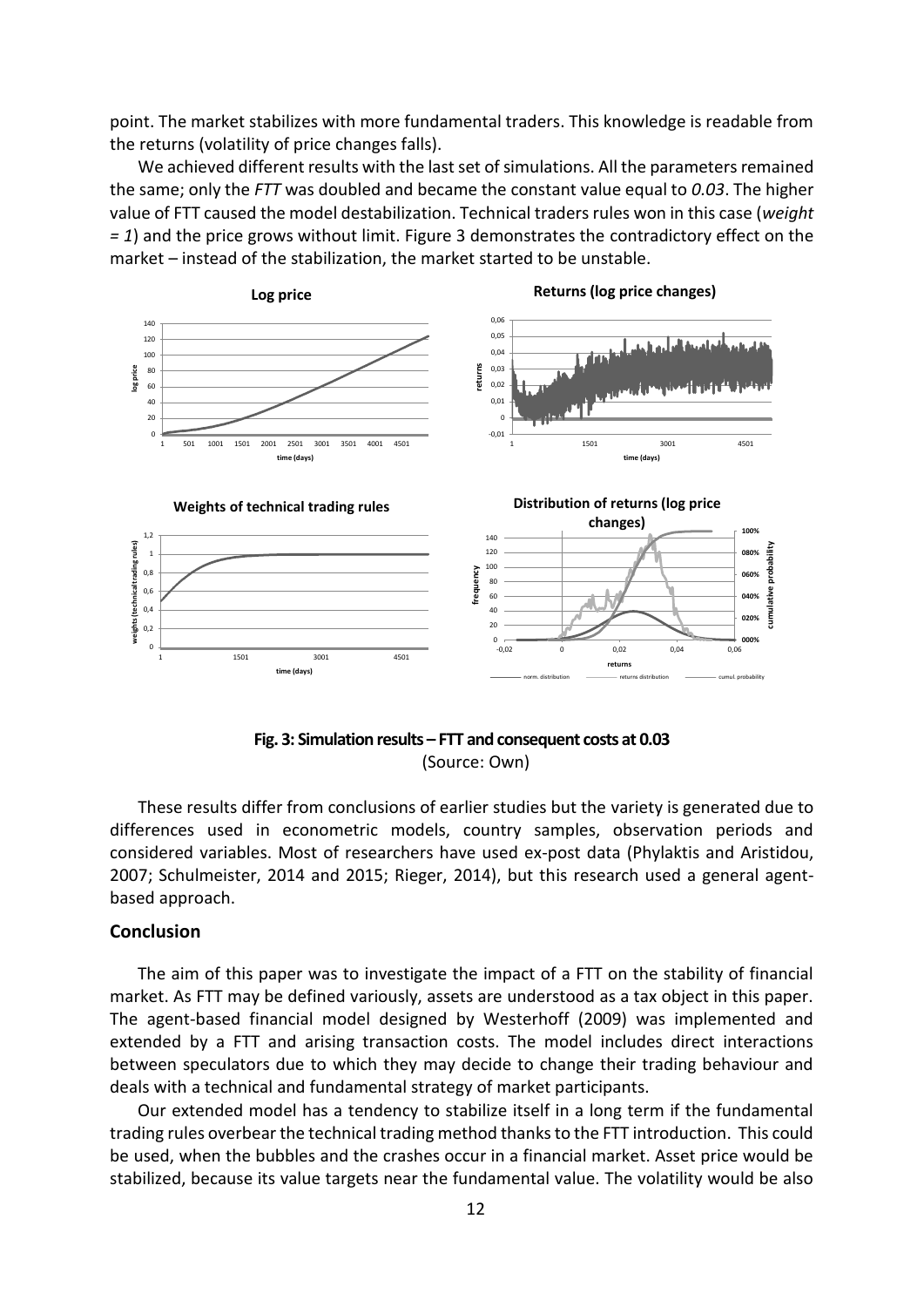minimized. By introducing a low FTT rate the asset price rises to the bubble, while the technical traders overtake the market. But the price starts to fall down according to the growth of a technical strategy after some time. In this moment volatility minimizes and the market stabilizes. Different results are achieved with a higher rate of FTT. If FTT and consequent costs are too high, the financial system destabilizes and the price grows without limit.

The model described in this paper explores the dependence market stability to the extent of FTT. However, the model should not be interpreted as a model only for the introduction of FTT, but as a general model of the transaction costs influence on the financial market.

### **References**

- [1] Brock, W. and C. Hommes, 1997. A rational route to randomness. Econometrica, vol. 65, pp. 1059-1095.
- [2] Brock, W. and C. Hommes, 1998. Heterogeneous beliefs and routes to chaos in a simple asset pricing model. Journal of Economic Dynamics Control, vol. 22, pp. 1235-1274.
- [3] Burian, J., 2010. Multiagentní model transakčních nákladů na finančních trzích. VŠE Praha. [online]. [2015-07-31]. Available from: http://www.eldar.cz/honza/articles/burian\_ace\_fin\_market\_tc.doc.
- [4] Epstein, J.M. and R. Axtell, 1996. Growing Artificial Societies: Social Science from the Bottom Up. Washington: Brookings Institution Press.
- [5] European Commission, 2010. Financial Sector Taxation. Taxation Papers. Luxembourg: Office for Official Publications of the European Communities. Working Paper No. 25.
- [6] Griffith-Jones, S. and A. Persaud, 2012. Why critics are wrong about a financial transaction tax. [online]. [2015-07-31]. Available from: http://www.europeanvoice.com/article/2012/march/why-critics-are-wrong-about-afinancial-transaction-tax/73843.aspx.
- [7] Habermeier, K. and A. Kirilenko, 2001. Securities Transaction Taxes and Financial Markets. IMF Working Paper, No. 51. [online]. [2015-07-31]. Available from: http://siteresources.worldbank.org/INTFR/Resources/Kirilenko-Habermeier\_stt6.pdf.
- [8] Hayek, F.A., 1949. Individualism and Economic Order. London: Routledge and Kegan Paul.
- [9] Kaegi, M., 2009. Risk Analysis of Information Systems by Agent-based Modeling of Business Processes. Dissertation. Zurich: Swiss Federal Institute of Technology.
- [10] Keynes, J., 1936. The General of Employment, Interest and Money. London: MacMillan.
- [11] Kirman, A., 1991. Epidemics of opinion and speculative bubbles in financial markets. In: Taylor, M., ed. Money and financial markets. Blackwell: Oxford, pp. 354-368.
- [12] Kirman, A., 1993. Ants, rationality, and recruitment. Quarterly Journal of Economics, vol. 108, pp. 137-156.
- [13] Lux, T., 1998. The socio-economic dynamics of speculative markets: interacting agents, chaos, and the fat tails of return distributions. Journal of Economic Behavior and Organization, vol. 33, pp. 143-165.
- [14] Lux, T. and M. Marchesi, 1999. Scaling and criticality in a stochastic multi-agent model of a financial market. Nature, vol. 397, pp. 498-500.
- [15] Macal, C.M. and M.J. North, 2006. Tutorial on Agent-Based Modeling and Simulation Part 2: How to Model with Agents. In: Proceedings of the Winter Simulation Conference. Monterey: WSC Foundation, pp. 73-83.
- [16] Matheson, T., 2011. Taxing Financial Transactions: Issues and Evidence. IMF Working Paper No. 11/54.